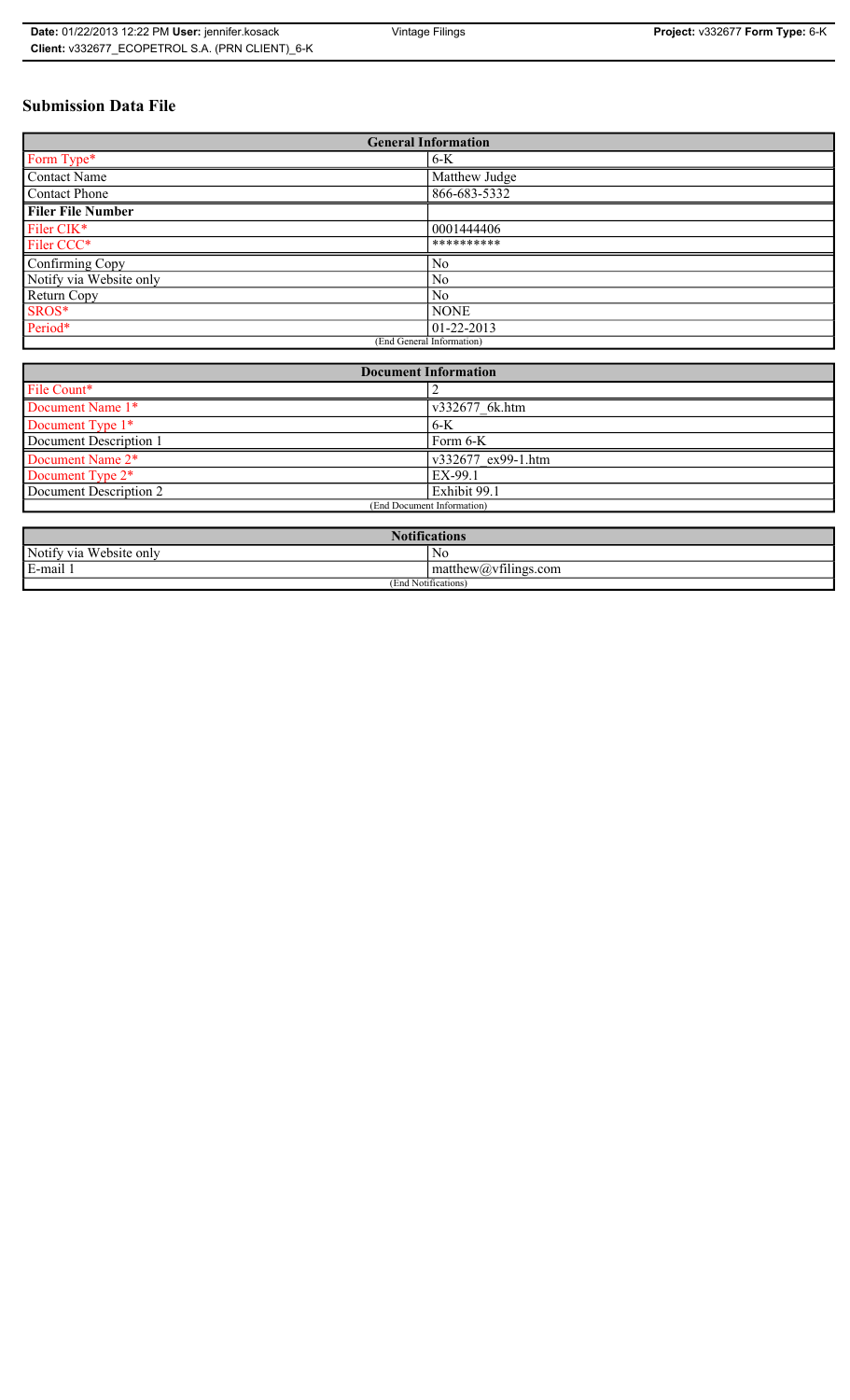### **SECURITIES AND EXCHANGE COMMISSION Washington, D.C. 20549**

### **FORM 6-K REPORT OF FOREIGN PRIVATE ISSUER PURSUANT TO RULE 13a-16 OR 15d-16 OF THE SECURITIES EXCHANGE ACT OF 1934**

January 2013

Commission File Number: 333-153452

**ECOPETROL S.A.**

*(Exact name of registrant as specified in its Charter)*

Carrera 7 No. 37 – 69 BOGOTA – COLOMBIA

*(Address of registrant's principal executive offices)*

Indicate by check mark whether the registrant files or will file annual reports under cover Form 20-F or Form 40-F.

Form 20-F  $\boxtimes$  Form 40-F  $\Box$ 

Indicate by check mark if the registrant is submitting the Form 6-K in paper as permitted by Regulation S-T Rule 101(b)(1):

 $Yes$   $\Box$   $No$   $X$ 

Indicate by check mark if the registrant is submitting the Form 6-K in paper as permitted by Regulation S-T Rule 101(b)(7):

 $Yes$   $\Box$   $No$   $X$ 

Indicate by check mark whether by furnishing the information contained in this Form, the registrant is also thereby furnishing the information to the Commission pursuant to Rule 12g3-2(b) under the Securities Exchange Act of 1934.

 $Yes$   $\square$ 

If "Yes" is marked, indicate below the file number assigned to the registrant in connection with Rule 12g3-2(b): 82- N/A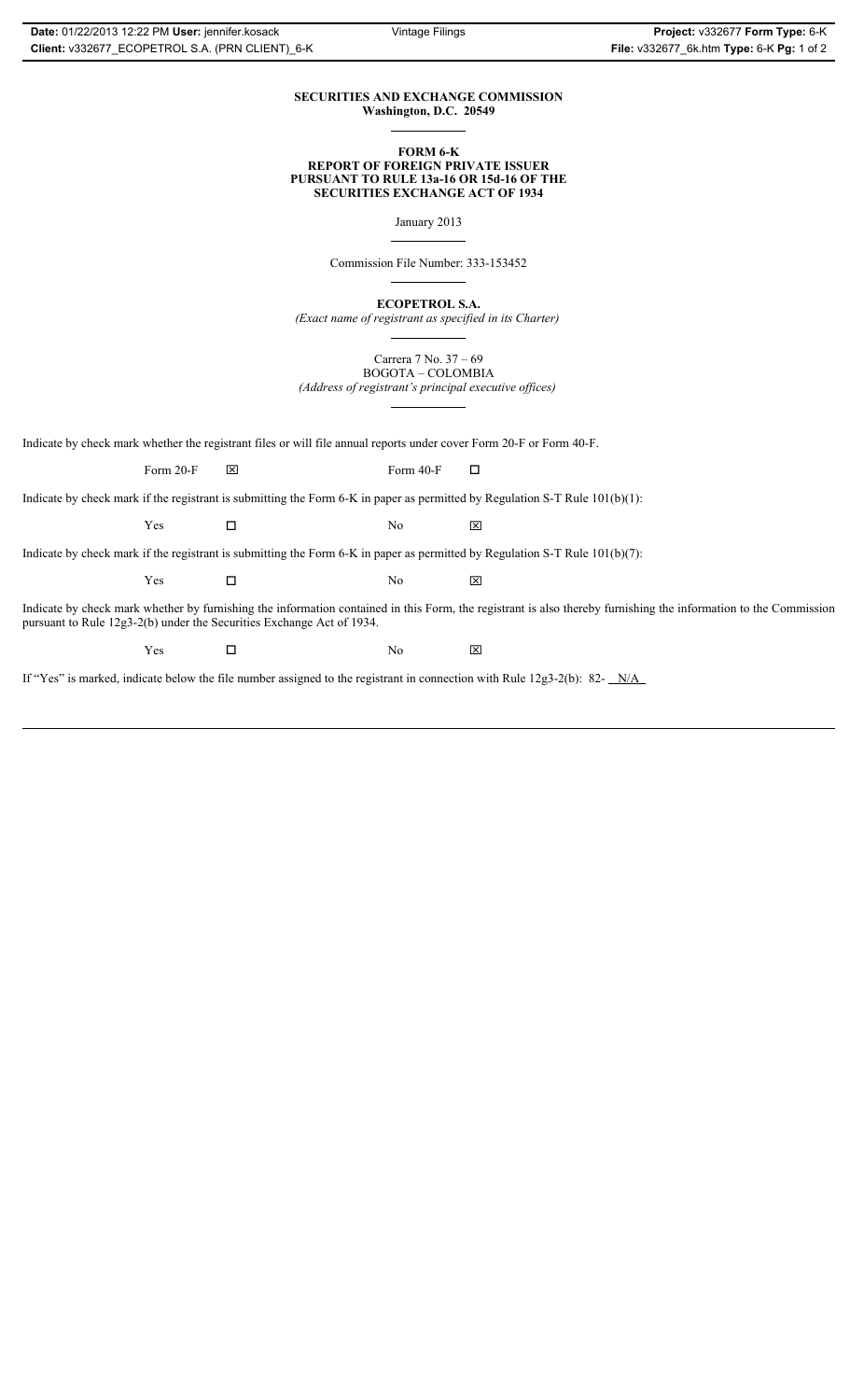## SIGNATURE

Pursuant to the requirements of the Securities Exchange Act of 1934, the Registrant has duly caused this report to be signed on its behalf by the undersigned, thereto duly authorized.

Date: January 22, 2013

Ecopetrol S.A.

By: /s/ Adriana M. Echeverri

Name: Adriana M. Echeverri Title: Chief Financial Officer